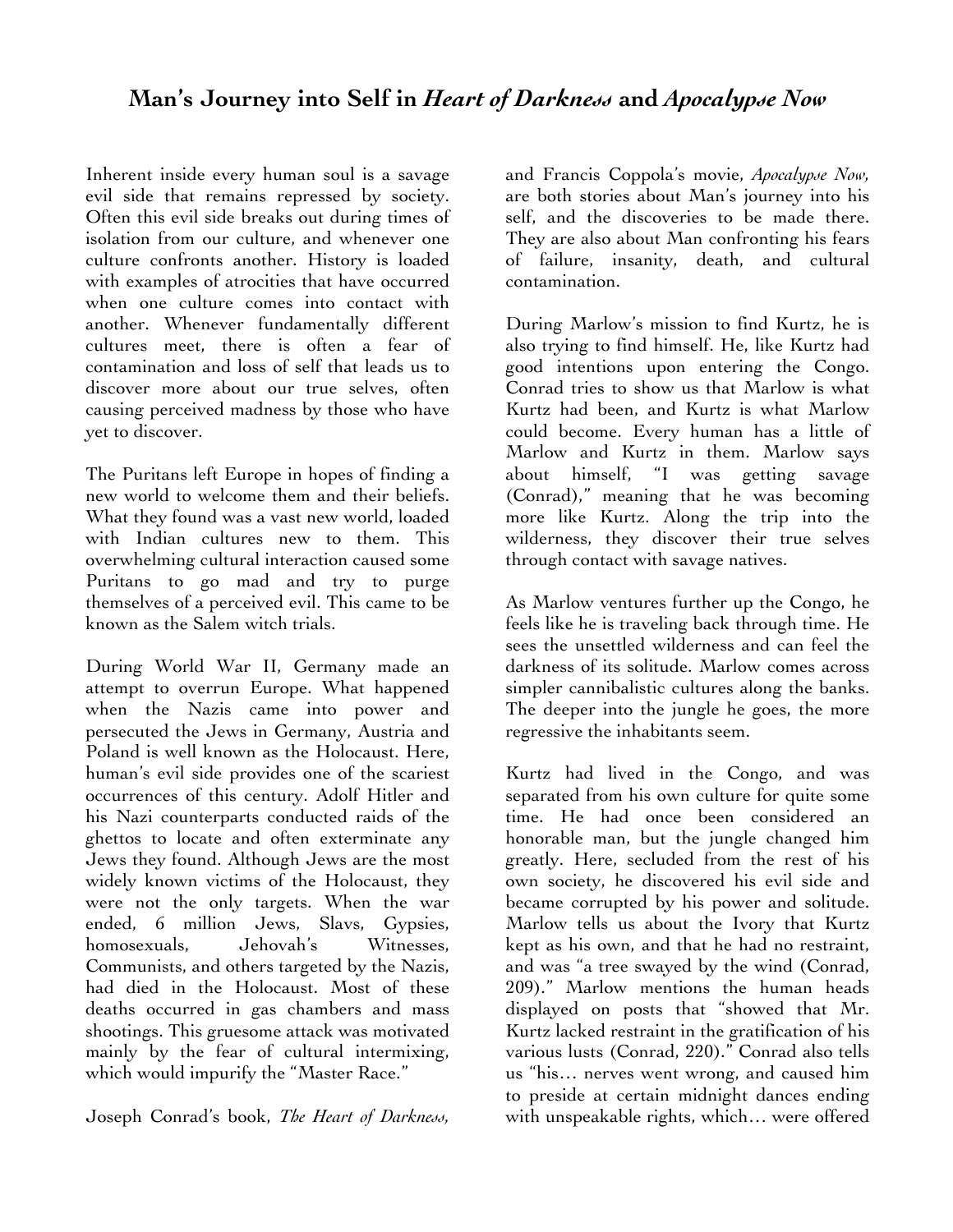up to him (Conrad, 208)," meaning that Kurtz went insane and allowed himself to be worshipped as a god. It appears that while Kurtz had been isolated from his culture, he had become corrupted by this violent native culture, and allowed his evil side to control him.

Marlow realizes that only very near the time of death, does a person grasp the big picture. He describes Kurtz's last moments "as though a veil had been rent (Conrad, 239)." Kurtz's last "supreme moment of complete knowledge (Conrad, 239)," showed him how horrible the human soul really can be. Marlow can only speculate as to what Kurtz saw that caused him to exclaim "The horror! The horror," but later adds that "Since I peeped over the edge myself, I understand better the meaning of his stare… it was wide enough to embrace the whole universe, piercing enough to penetrate all the hearts that beat in the darkness… he had summed up, he had judged (Conrad, 241)." Marlow guesses that Kurtz suddenly knew everything and discovered how horrible the duplicity of man can be. Marlow learned through Kurtz's death, and he now knows that inside every human is this horrible, evil side.

Francis Coppola's movie, *Apocalypse Now*, is based loosely upon Conrad's book. Captain Willard is a Marlow who is on a mission into Cambodia during the Vietnam war to find and kill an insane Colonel Kurtz. Coppola's Kurtz, as he experienced his epiphany of horror, was an officer and a sane, successful, brilliant leader. Like Conrad's Kurtz, Coppola shows us a man who was once very well respected, but was corrupted by the horror of war and the cultures he met.

Coppola tells us in that Kurtz's major fear is "being white in a non white jungle (Bahr)." The story Kurtz tells Willard about the Special Forces going into a village, inoculating the children for polio and going away, and the communists coming into the village and cutting off all the children's inoculated arms, is the main evidence for this implication in that film.

This is when Kurtz begins to go mad, he "wept like some grandmother" when, called back by a villager, he saw the pile of little arms, a sophisticated version of the "escalating horrors." What Kurtz meant by "escalating horrors" is the Vietnamese army's senseless decapitation, torture, and the like. Kurtz is facing a new culture and has a terrible time dealing with it. This was the beginning of his insanity.

"All America contributed to the making of Colonel Kurtz, just as all Europe produced Mr. Kurtz. Both Kurtzes are idealized in their function as eyewitnesses to the atrocities. What is reflected is the threat of loss of self, loss of centrality, and the displacement of Western culture from the perceived center of history by those whom it has enslaved and oppressed (Worthy 24)." This tells us that the evil side and the madness in both Kurtzes was brought out by the fear of new cultures different from their own, and their inability to deal with this fear. The disconnection between the opening words of Kurtz's report "By the simple exercise of our will, we can exert a power for good practically unbounded" and the note on the last page, "Exterminate all the brutes!" illustrates the progressive externalization of Kurtz's fear of "contamination," the personal fear of loss of self which colonialist whites saw in the "uncivilized," seemingly regressive lifestyle of the natives. Gradually, the duplicity of man and reality merged for the two Kurtzes, one in the Congo, and one in Vietnam. As this happened, the well-defined cultural values, masculine/feminine, and self/other that had specific segregated roles, could not be sustained in the Congo or in Vietnam. "For the Americans in Vietnam, as for the colonialists in Africa, madness is the result of the disintegration of abstract boundaries held to be absolute (Worthy 24)."

"As it attempts to confront the 'insanity' of the war through Kurtz' s madness, that of the filmmakers, and the madness of U.S. culture, *Hearts of Darkness* exposes the contradictions